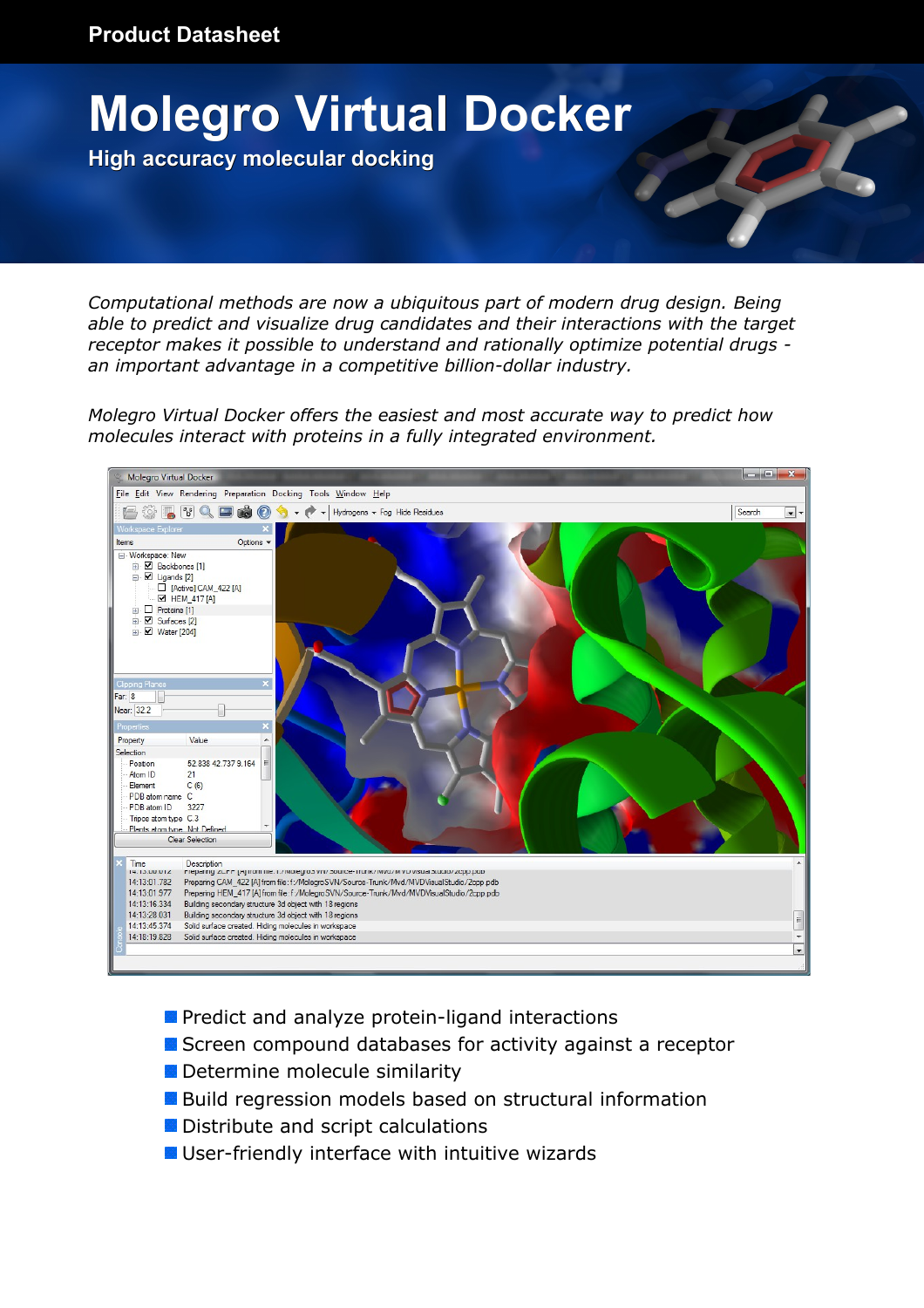# **Protein-Ligand Docking**

*Predict how small flexible molecules interact with a protein receptor. Screen databases for potential drug candidates or refine existing leads.*

- **P** Predict potential binding sites
- **Protein binding pocket flexibility**
- **Visually inspect docking predictions** with relevant interactions
- **Repair, mutate, or minimize** sidechains before docking
- **Displaceable water model**
- Import and export of industry standard file formats (PDB, Mol2, SDF)
- **Automated preparation of input** structures



#### **Benchmark Results**

*Our software provides very accurate predictions of ligand binding modes. It has been cited in more than 1200 research papers, and is used by organizations across the world. See molexus.io for a list of references.*

| <b>Docking Program</b>        | <b>Accuracy</b> |
|-------------------------------|-----------------|
| <b>Molegro Virtual Docker</b> | 87.0%           |
| Glide                         | 81.8%           |
| GOLD                          | 78.2%           |
| <b>Surflex</b>                | 75.3%           |
| <b>FlexX</b>                  | 57.9%           |

Results from '*MolDock: A New Technique for High-Accuracy Molecular Docking*' (J. Med. Chem., 2006, 49(11), pp 3315 – 3321).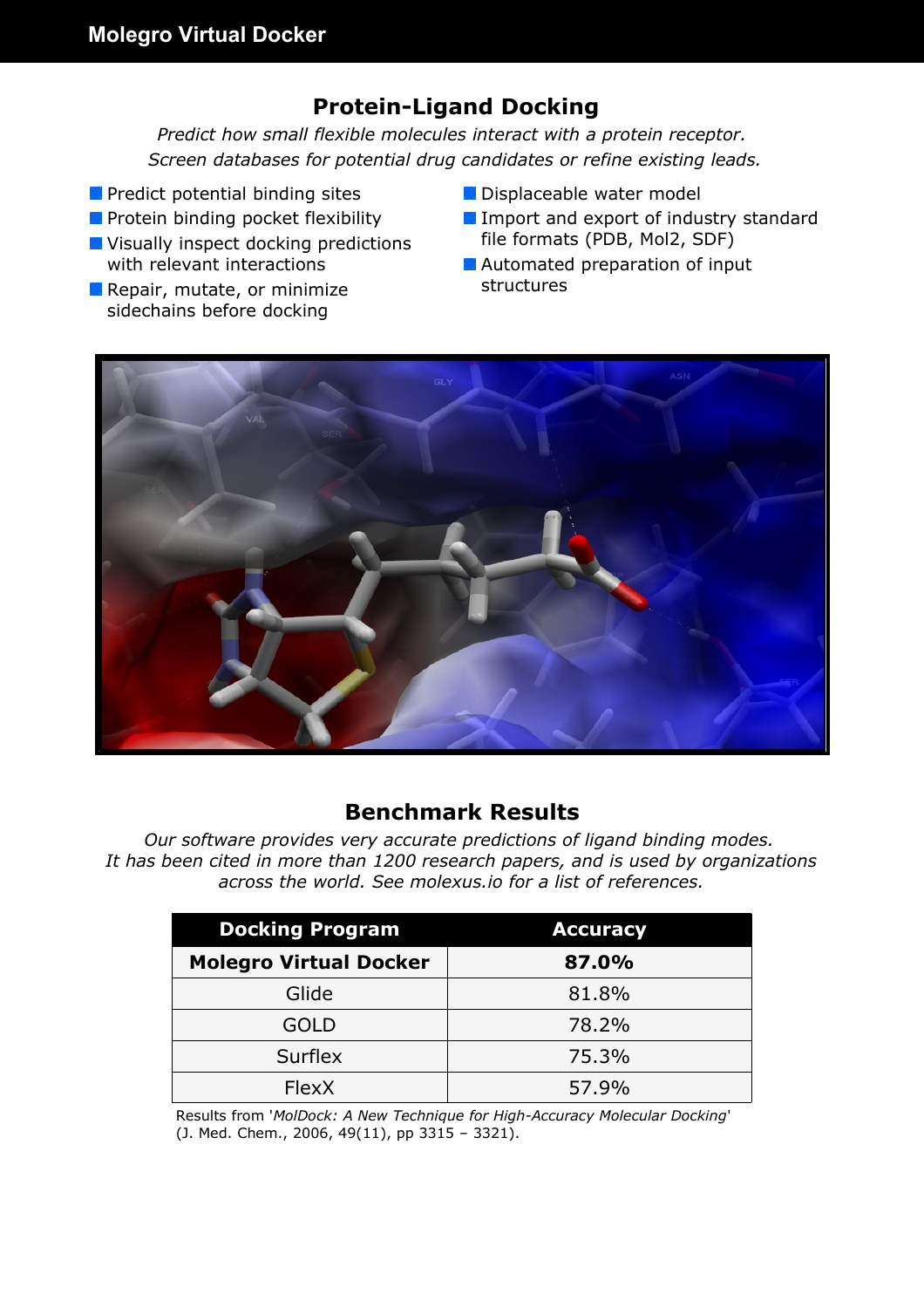## **Ligand-Based Drug Discovery**

*Don't know the protein structure? Molegro Virtual Docker makes it possible to screen databases based on structural and chemical similarity with known binders. You can also perform flexible molecule alignment, or create advanced regression models based on chemical features.*

- **Flexible ligand alignment**
- Screen databases for similarity with known binders
- **Molecular descriptor calculation,** including our unique 2D CFDM topological descriptors for building QSAR models
- **Extract 3D molecule descriptors based** on chemical properties
- **Finetune scoring based on shape or** chemically relevant features



## **Hybrid Docking: Combining Ligand and Receptor Knowledge**

*If you have structural knowledge about how existing ligands bind to a receptor, there is no need to throw information away. Molegro Virtual Docker makes it possible to dock into the receptor and a template generated by a ligand simultaneously.*